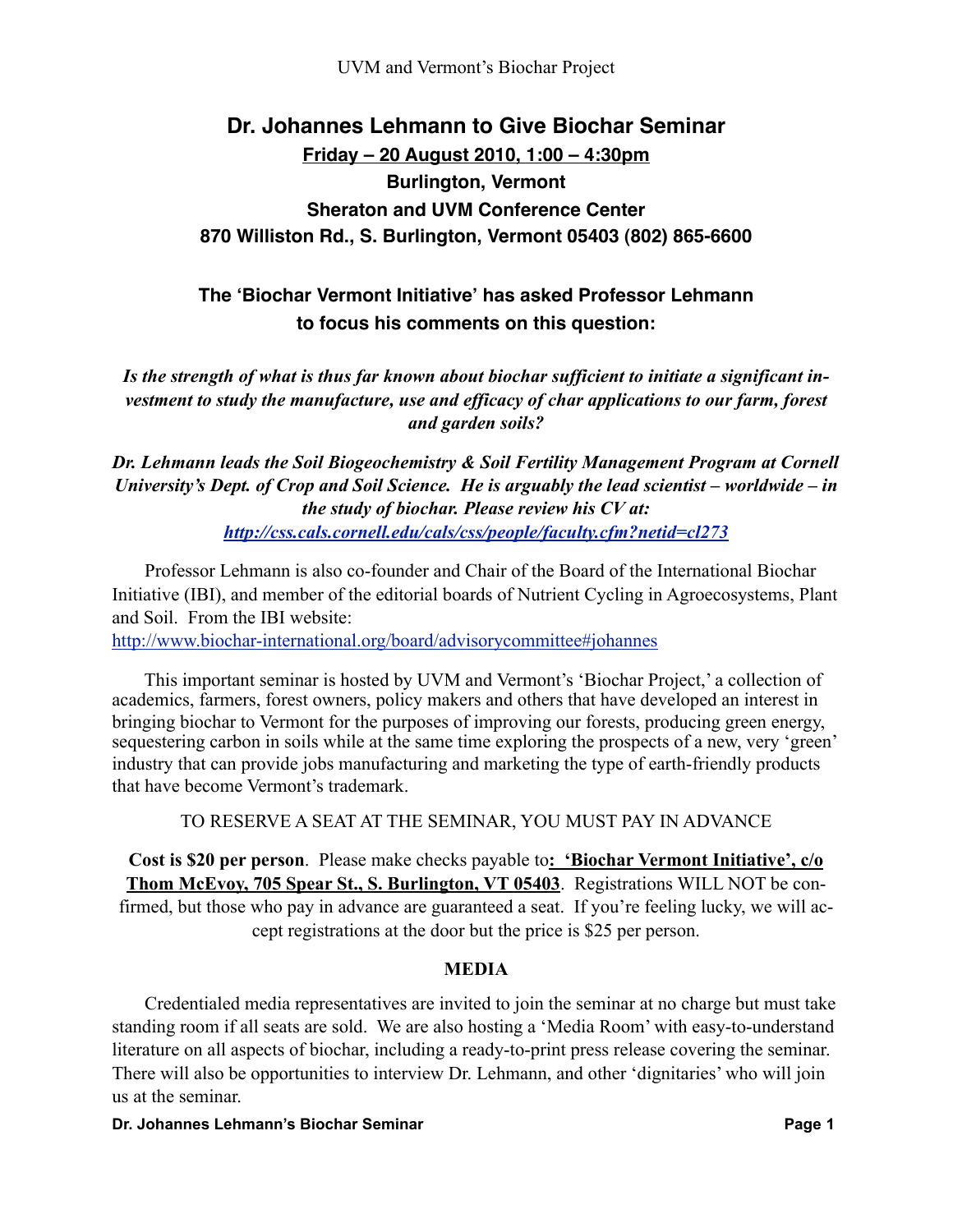### **A Future for Biochar in Vermont?**

Biochar is a carbon-rich product that results from the low temperature, oxygen-starved combustion (also known as pyrolysis) of carbonaceous biomass such as crop residues, stall bedding, cull timber and sawmill wastes. Although very similar to charcoal, evolving current technologies are carbon-negative since the volatile byproducts (mostly hydrogen, nitrogen, carbon monoxide and small amounts of methane) are gathered and used to fuel the making of biochar, and excess volatiles are recovered, filtered and used as 'synfuels;' an increasingly promising substitute for fossil fuels, especially on a local scale. The science surrounding the manufacture and use of biochar, although modeled on the *terra pretas del indios* recently rediscovered in the Amazon Basin, has already demonstrated promising results, but there is much to be learned about the process of making biochar, how best to characterize it, application rates, its longevity in soils (since it should qualify for carbon offsets under a 'cap-and-trade' system) and – when used in forest soils – how best to get it into otherwise undisturbed soil ecosystems. Even though biochar is capable of becoming the soil innovation of the 21st Century, and possibly one of the most cost-effective ways of sequestering large amounts of carbon, it may not be a panacea for all soils. Notwithstanding, very recent studies suggest that it may be possible to use biochar as a tool for maintaining productivity with reduced – or less frequent – applications of soil amendments. The science is evolving daily, but reliable scientific sources (Lehmann & Joseph 2009) also suggest that the application of biochar (inoculated with favorable soil organisms – easily introduced with a small amount of healthy forest soil – coupled with small amounts of nitrogen, and a carbonaceous material such as sawdust) can increase yields on formerly abused soils by as much as 300 percent or more.

In Vermont, and much of the Northeast, land-clearing and cultivation practices have fueled significant soil losses, mostly in areas that now support forests, and on often highly acidic, nutrient-poor soils in cultivated bottom lands and toe-slopes. Already confirmed results to date show that we have an opportunity to significantly improve our soils while also improving our forests by converting millions of tons of cull timber and sawmill wastes into local-use biofuels and biochar. Instead of just burning waste wood, we can easily extract a significant amount of energy by 'gasifying' the material then stopping combustion and recovering the charcoal for use as biochar. To do so, however, we need to launch investigations into the following areas:

1) Improvements in the manufacture of biochar, including systems that allow extraction of dried and partially pyrolyzed material for use as fuel during the winter months.

2) Pyrolysis equipment that is both scalable and portable, allowing families to lease or borrow equipment for use on their lands, thus eliminating transportation costs.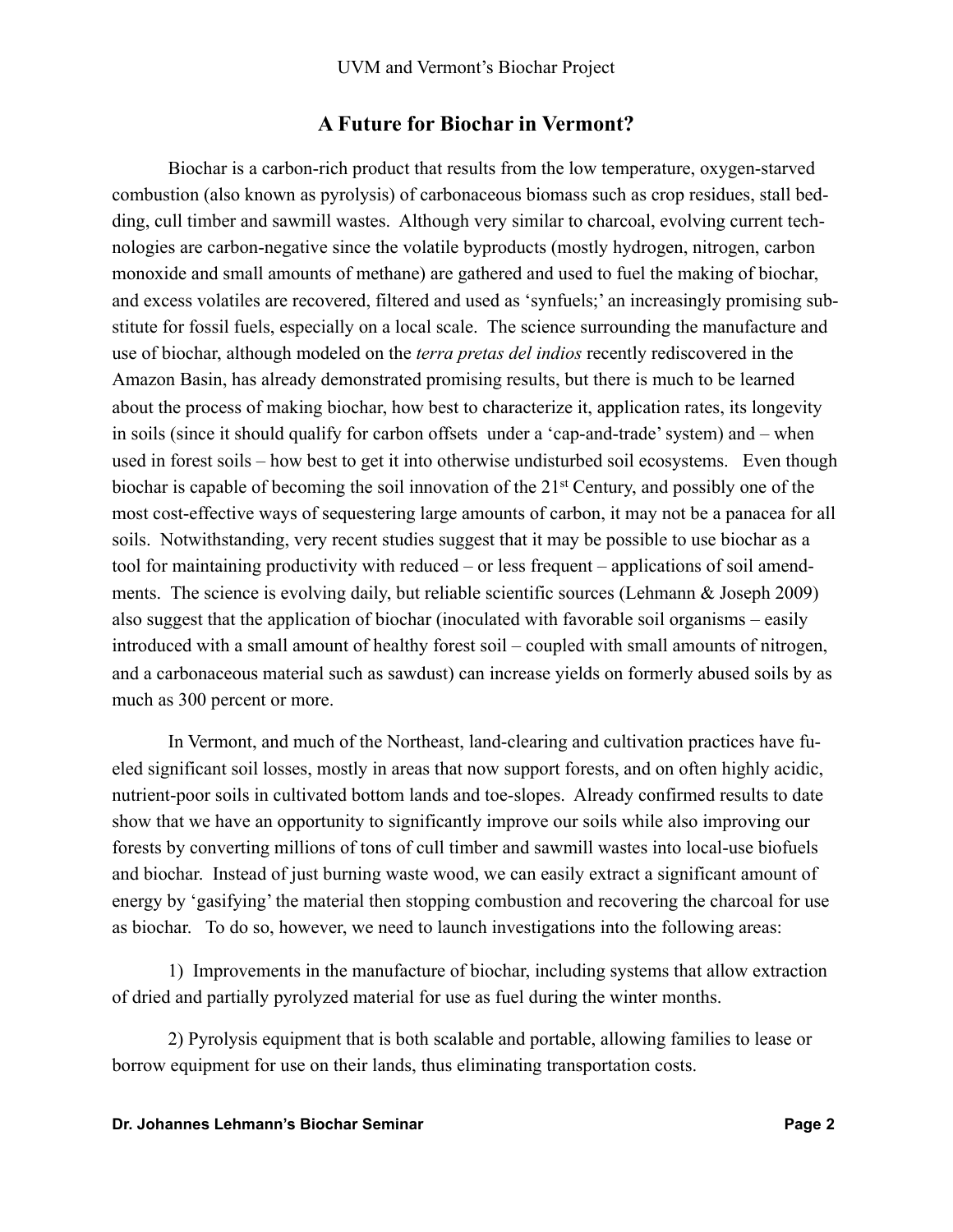3) A repeatable 'protocol' for the manufacture of biochar with equipment that recovers and uses syngases and can be used by any farm or forest family.

4) A low-cost test kit that will help users make the best biochar possible for the intended application (such tests now cost up to \$500).

5) Improvements in the handling of biochar so that it is most effective when applied to and mixed with soils.

6) Further understanding of the chemistry of biochar.

7) Development of equipment for application of biochar to ag. soils; and – especially – how to apply char to forest soils with minimal disturbance to fine root systems and soil biota.

8) An application protocol so there are no questions about application rates and how best to mix with soils.

9) Initiation of long-term studies that explore the longevity of biochar in soils (based on studies of *terra pretas* in the Amazon Basin, the carbon in biochar will last for hundreds and possibly thousands of years). Good science that proves the validity of these observations means that biochar applications will qualify for CO<sub>2</sub> sequestration offsets (in a 'cap-and-trade' economy).

10) Explorations into other uses of biochar, such as for filtration of agricultural runoff which is often highly laden with phosphates, nitrogenous compounds and infectious bacteria such as *E. coli.*

11) How best to sustain the production of biochar when easily accessible sources of waste wood have been expended?

12) What are the highest and best uses for biochar given such a broad range of opportunities and competing uses for feedstocks, especially wood fiber.

In late November, 2009, a small group of scientists, policy-makers, farm and forest owners, extension faculty and others met for the first time to consider the future of biochar in Vermont. We met again in mid-January 2010. Our discussions have been far ranging and stimulating, but we've come to the conclusion that it is time to stop talking and start acting.

The problem is there are virtually infinite points of departure that can confuse the important issues and delay action. Nevertheless, we have settled on four tasks that will help us decide if the study of biochar is something we can do in Vermont.

First, we need to build awareness and interest in biochar.

#### **Dr. Johannes Lehmann's Biochar Seminar Page 3 Page 3**